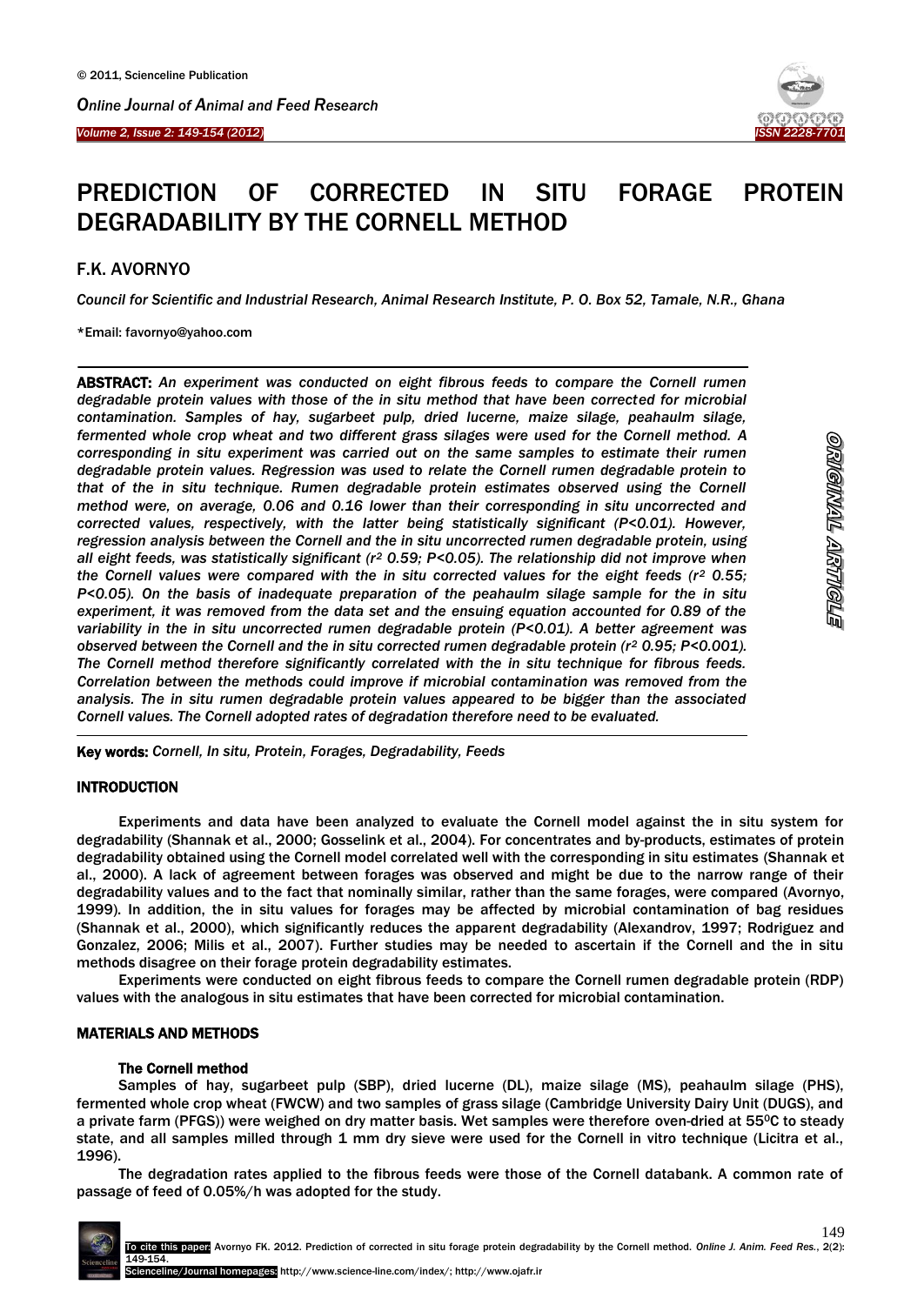## The in situ method

A corresponding in situ experiment was carried out on hay, SBP, DL, MS, FWCW, PHS, DUGS and PFGS to estimate their protein degradability values.

The method provided by the AFRC Technical Committee (1992) for estimating protein loss from in situ bags was followed. It involved the use of a monofilamentous polyester cloth of 40-50  $\mu$  pore size. Dried lucerne pellets were crushed to achieve 4 mm size and sieved across 45 um sieve. The rest of the samples were chopped to about 1 cm length. The few peas in PHS were therefore not crushed. Each bag contained approximately 5 g dry matter of sample.

## Ruminal infusion of 35S

A stock solution of 20  $\mu$ Ci/ml (35S) containing 100  $\mu$ g/ml anhydrous Na<sub>2</sub>SO<sub>4</sub> was made. Some of the stock solution was further diluted with water in a large bottle to supply 190  $\mu$ Ci/sheep/day. Dosing of sheep with <sup>35</sup>S was enabled at 480 ml per sheep per day through tubes with the help of a peristaltic pump. Microbial protein formed in the rumen of sheep was marked with  $35$ S by continuous intra-ruminal infusion of Na $_2$ 35SO<sub>4</sub> for a total of 28 days.

## Preparation of solid associated microbes

The method of Whitehouse et al. (1994) was used to isolate solid associated microbes (SAM) for subsequent computation of the proportion of microbial non-ammonia nitrogen (NAN) in bag residual NAN.

## Calculations and statistical analyses of data

The estimated in situ RDP, uncorrected and corrected using <sup>35</sup>S, were obtained for each feed. Regression was used to relate the Cornell RDP values of the eight feeds to the in situ RDP of the same feeds.

## RESULTS

## Chemical composition of experimental feeds

Table 1 shows the chemical composition of the experimental feeds.

| Table 1 - Chemical composition <sup>a</sup> of the fibrous feeds <sup>b</sup>                                                                                 |               |               |               |                |                |                 |
|---------------------------------------------------------------------------------------------------------------------------------------------------------------|---------------|---------------|---------------|----------------|----------------|-----------------|
| Feed                                                                                                                                                          | DM. fr. of AR | OM. fr. of DM | CP. fr. of DM | NDF. fr. of DM | ADF. fr. of DM | ADIL, fr. of DM |
| Hay                                                                                                                                                           | 0.88          | 0.91          | 0.21          | 0.62           | 0.24           |                 |
| <b>SBP</b>                                                                                                                                                    | 0.85          | 0.90          | 0.12          | 0.40           | 0.12           | -               |
| <b>DL</b>                                                                                                                                                     | 0.90          | 0.90          | 0.19          | 0.49           | 0.37           | 0.09            |
| <b>MS</b>                                                                                                                                                     | 0.40          | 0.95          | 0.09          | 0.35           | 0.18           | 0.02            |
| <b>DUGS</b>                                                                                                                                                   | 0.41          | 0.91          | 0.20          | 0.54           | 0.32           | 0.02            |
| <b>PFGS</b>                                                                                                                                                   | 0.30          | 0.90          | 0.18          | 0.54           | 0.33           | 0.03            |
| <b>PHS</b>                                                                                                                                                    | 0.56          | 0.93          | 0.17          | 0.51           | 0.38           | 0.07            |
| <b>FWCW</b><br>aDM ducunation for functions AD as vasational OM audents metter. OD autris nucleirs NDE northed determined filera. ADE anid determined filera. | 0.53          | 0.95          | 0.12          | 0.33           | 0.20           | 0.03            |

<sup>a</sup>DM, dry matter; fr., fraction; AR, as received; OM, organic matter; CP, crude protein; NDF, neutral detergent fibre; ADF, acid detergent fibre; ADIL, acid detergent insoluble lignin; -, not determined. <sup>b</sup>SBP, sugarbeet pulp; DL, dried lucerne; MS, maize silage; DUGS, dairy unit grass silage; PFGS, private farm grass silage; PHS, peahaulm silage; FWCW, fermented whole crop wheat.

## Cornell protein fractions and degradability

The fractions shown in Table 2 were determined from the Cornell method of protein partitioning. Fraction A was higher in the fermented feeds. Conversely, the dry feeds contained greater amounts of fractions B2 and B3. All feeds had lower than 0.1 of CP in the form of fraction C.

| Table 2 - Cornell chemical protein fractions <sup>a</sup>                                                                            |      |           |           |                |      |  |
|--------------------------------------------------------------------------------------------------------------------------------------|------|-----------|-----------|----------------|------|--|
| Feedb                                                                                                                                | А    | <b>B1</b> | <b>B2</b> | B <sub>3</sub> | с    |  |
| Hay                                                                                                                                  | 0.25 | 0.03      | 0.27      | 0.43           | 0.03 |  |
| Sugarbeet pulp                                                                                                                       | 0.44 | 0.03      | 0.12      | 0.36           | 0.06 |  |
| <b>Dried Lucerne</b>                                                                                                                 | 0.32 | 0.04      | 0.42      | 0.16           | 0.07 |  |
| Maize silage                                                                                                                         | 0.52 | 0.05      | 0.33      | 0.05           | 0.05 |  |
| <b>DUGS</b>                                                                                                                          | 0.59 | 0.02      | 0.16      | 0.18           | 0.05 |  |
| <b>PFGS</b>                                                                                                                          | 0.67 | 0.03      | 0.19      | 0.07           | 0.04 |  |
| Peahaulm silage                                                                                                                      | 0.33 | 0.08      | 0.37      | 0.16           | 0.06 |  |
| <b>FWCW</b>                                                                                                                          | 0.68 | 0.06      | 0.16      | 0.04           | 0.06 |  |
| a soluble non-protein nitrogen: B1 quickly degradable true protein: B2 true protein of intermediate rate of degradability: B3 slowly |      |           |           |                |      |  |

<sup>a</sup>A, soluble non-protein nitrogen; B1, quickly degradable true protein; B2, true protein of intermediate rate of degradability; B3, slowly degradable true protein; C, Undegradable protein. <sup>B</sup>SBP, sugarbeet pulp; DL, dried lucerne; MS, maize silage; DUGS, dairy unit grass silage; PFGS, private farm grass silage; PHS, peahaulm silage; FWCW, fermented whole crop wheat.

## Cornell versus in situ method of protein degradability

The Cornell RDP ranged from 0.47 in hay to 0.86 of total crude protein in PFGS. Figures for the fermented feeds were high; 0.73, 0.76, 0.80, 0.85 and 0.86 for PHS, DUGS, MS, FWCW and PFGS, respectively. Sugarbeet pulp and DL degraded by 0.57 and 0.65, respectively. In situ RDP also varied, ranging from 0.62 in hay to 0.85 in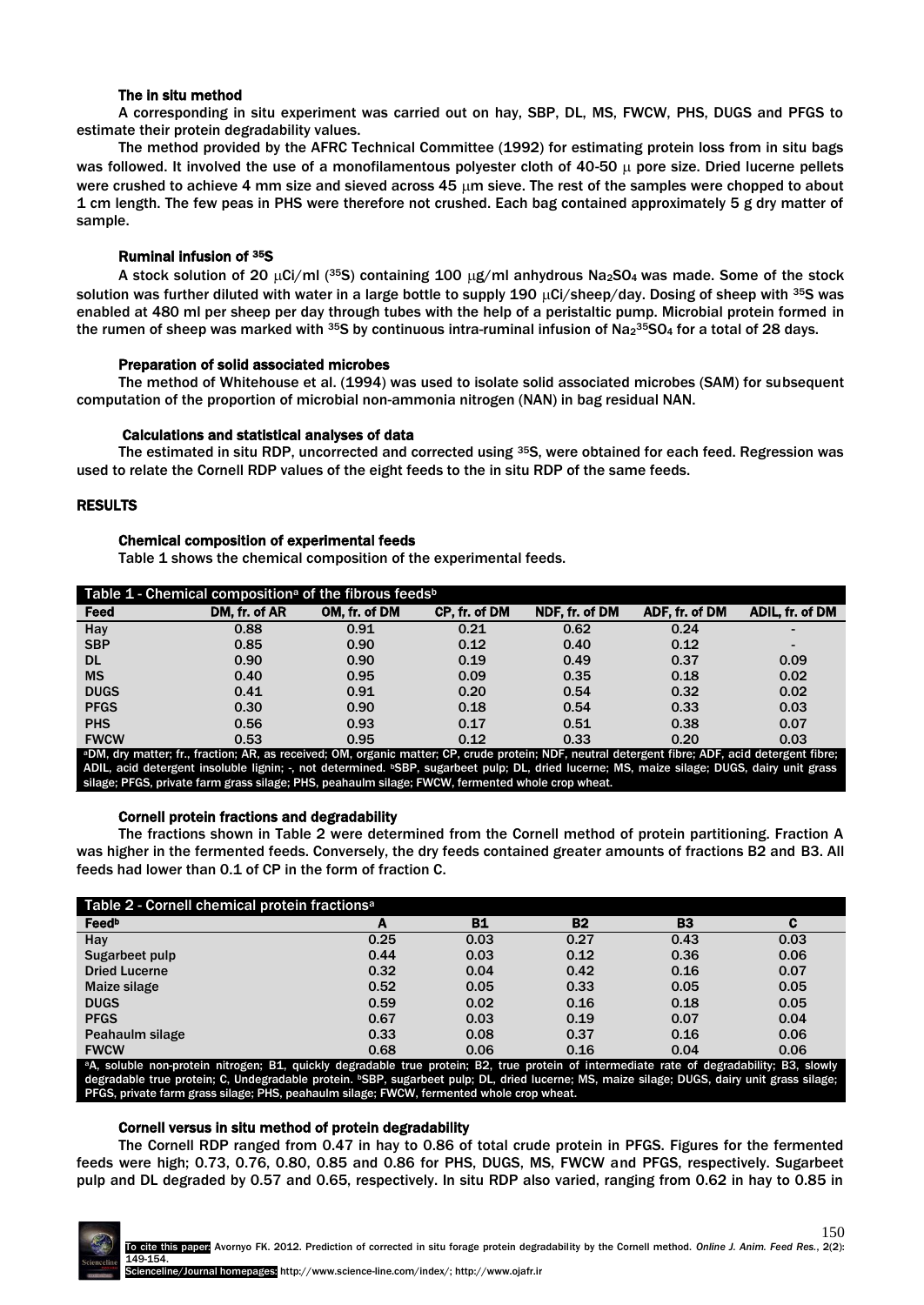PFGS for the uncorrected values. The fermented feeds, excluding PHS, recorded bigger RDP compared to the dry feeds (Table 3). Regarding RDP corrected for microbial contamination, the values varied from 0.72 in PHS to 0.94 of total protein in PFGS.

| Table 3: Estimations of Cornell, in situ uncorrected and 35S corrected protein effective degradabilities <sup>a</sup>                        |                    |                         |                           |  |  |  |  |
|----------------------------------------------------------------------------------------------------------------------------------------------|--------------------|-------------------------|---------------------------|--|--|--|--|
| Feedb                                                                                                                                        | <b>Cornell RDP</b> | Uncorrected in situ RDP | 35S corrected in situ RDP |  |  |  |  |
| Hay                                                                                                                                          | 0.47               | 0.62                    | 0.75                      |  |  |  |  |
| Sugarbeet pulp                                                                                                                               | 0.57               | 0.73                    | 0.81                      |  |  |  |  |
| <b>Dried Lucerne</b>                                                                                                                         | 0.65               | 0.74                    | 0.81                      |  |  |  |  |
| Maize silage                                                                                                                                 | 0.80               | 0.77                    | 0.93                      |  |  |  |  |
| <b>DUGS</b>                                                                                                                                  | 0.76               | 0.81                    | 0.90                      |  |  |  |  |
| <b>PFGS</b>                                                                                                                                  | 0.86               | 0.85                    | 0.93                      |  |  |  |  |
| Peahaulm silage                                                                                                                              | 0.73               | 0.63                    | 0.72                      |  |  |  |  |
| <b>FWCW</b>                                                                                                                                  | 0.85               | 0.84                    | 0.93                      |  |  |  |  |
| aRDP, rumen degradable protein. bSBP, sugarbeet pulp; DL, dried lucerne; MS, maize silage; DUGS, dairy unit grass silage; PFGS, private farm |                    |                         |                           |  |  |  |  |
| grass silage; PHS, peahaulm silage; FWCW, fermented whole crop wheat.                                                                        |                    |                         |                           |  |  |  |  |

Estimates observed using the Cornell method were, on average, 0.06 and 0.16 lower than their corresponding in situ uncorrected and corrected values, respectively, with the latter being statistically significant (P<0.01). However, regression analysis between the Cornell and the in situ uncorrected RDP, using all eight feeds, indicated statistical significance (Figure 1). The relationship did not improve when the Cornell was compared with the in situ corrected RDP for the eight feeds (Figure 2). There were a few whole peas in the peahaulm silage sample (chopped to approximately 1 cm length) for the in situ incubations, and none of them was degraded even after 72 hours of incubation. In contrast, the peahaulm silage samples and the peas in them were all ground through 1 mm sieve for the Cornell tests. Vanzant et al. (1998) have reiterated the importance of the influence of sample preparation on the in situ method. Mehrez and Orskov (1977) noted during their in situ incubations of barley that the barley samples, contained in in situ bags, which had more whole grains gave a lower DM degradability compared to those samples that contained fewer grains. On the basis of a few but variable amounts of intact peas in the in situ residues, the peahaulm silage was removed from the data set and the ensuing equation accounted for 0.89 of the variability in the in situ uncorrected RDP (Figure 3). In Figure 4, a better agreement is observed between the Cornell and the in situ corrected RDP for the feeds excluding PHS.



Avornyo FK. 2012. Prediction of corrected in situ forage protein degradability by the Cornell method. Online J. Anim. Feed Res., 2(2): 149-154. al homepages: http://www.science-line.com/index/; http://www.ojafr.ir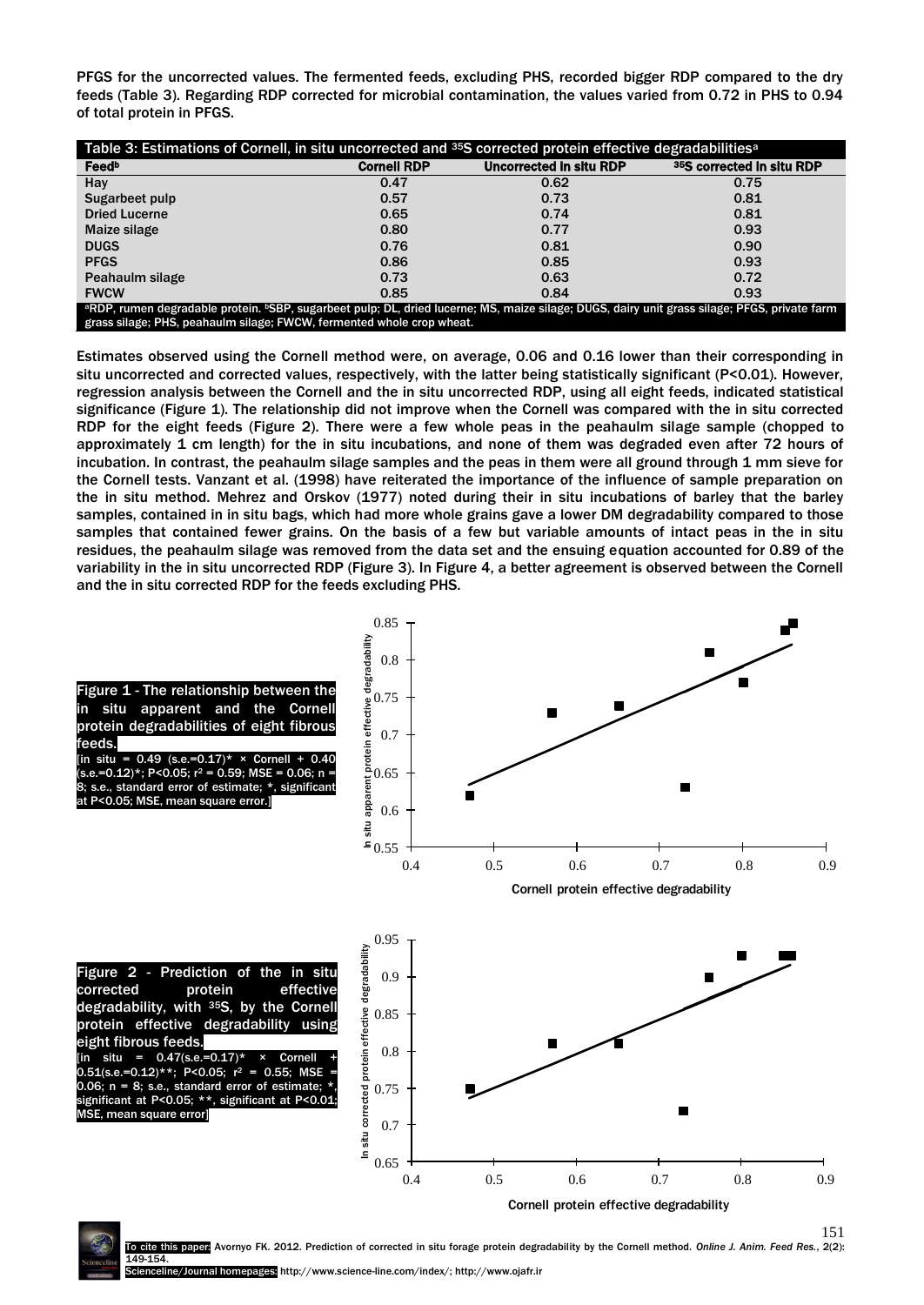

## **DISCUSSION**

#### Cornell protein fractions and degradability

Ensiling of forage allows fermentation bacteria to degrade insoluble protein to non-protein nitrogen (NPN). In the experiment, the fermented forages contained a high amount of soluble protein (SP), much of which was NPN. Pichard and Van Soest (1977) also found that SP in silages and cut forages existed essentially as NPN. Fermentation of protein pools during ensiling would elevate A and C fractions while reducing true protein B. Therefore in damaged silage, nitrogen (N) would be present mainly as NPN and unavailable N. Since lowering of B fraction would be associated with damaged silages, DUGS appeared to be of good quality because of its higher true protein content, compared to the PFGS.

The observation that MS, PFGS and FWCW (Table 2) had a low amount of fraction B3 contrasts with the claim that forages contain significant amounts of pool B3 (Krishnamoorthy et al., 1982). Three reasons may account for this observation:

 variations in neutral detergent insoluble protein (NDIP) occur depending on the method of neutral detergent fibre (NDF) followed. There are about 14 published variations of NDF procedures (Mascarenhas-Ferreira et al., 1983; Van Soest et al., 1991),

 sometimes, neutral detergent solution degrades components that are precipitable in acid detergent solution and vice versa (Krishnamoorthy et al., 1982),

• the feeds mentioned have suffered substantial heat damage or are of poorer quality. However, the NDIP assay revealed very little indigestible N in the feeds analyzed.

#### Cornell versus in situ estimates

Soluble N estimated by the in situ method tended to be higher than the corresponding Cornell SP value (P<0.01). Lindberg and Varvikko (1982) observed that regardless of bag pore size, the quantity of feed residue left in the bag was about equal if incubation was long. It implied that undegraded feed particles flowing through the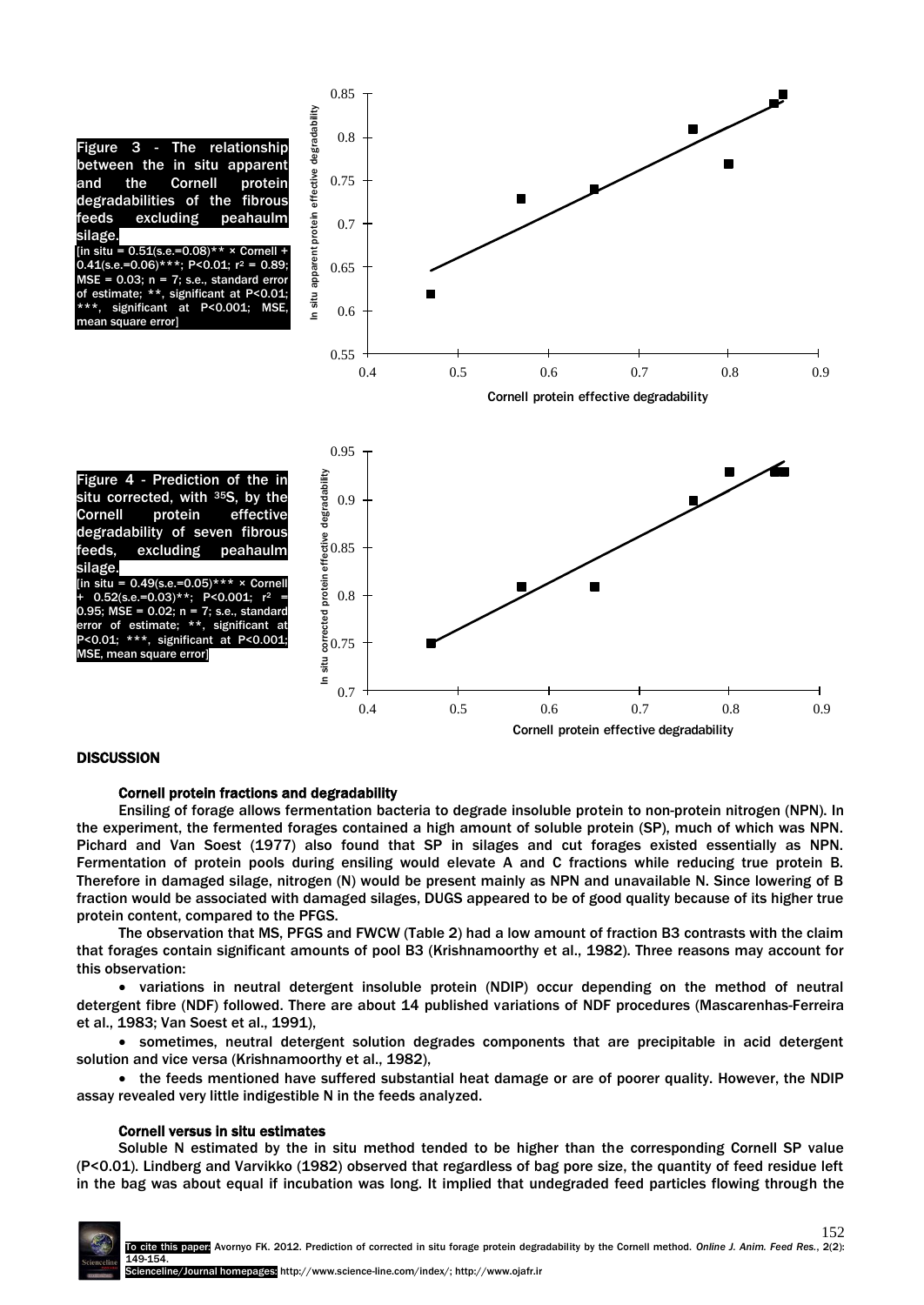pores were potentially degradable. In addition to escape of fine particles, instantaneous solubility of some fraction B2 protein in in situ bags could be responsible for the higher in situ values. Pichard and Van Soest (1977) reported a rapidly degraded true protein with a half-life of 10 min, but which was not pool B1.

Peahaulm silage in situ RDP was comparatively low. Preparation of PHS sample for in situ incubation involved chopping only the peahaulm to 1 cm length and leaving the peas whole. Hydrolysable nutrients were confined as rumen actions failed to render the peas degradable. From the figures, it can be deduced that disparity between Cornell and in situ results could be due to major differences in the preparation of sample material (Trujillo et al., 2010). In their paper, Mehrez and Orskov (1977) reported that bags which contained more whole grains of barley yielded a lower DM loss, and vice versa.

Protein degradability in situ tended to be higher than the analogous Cornell value for the same feed. Undegraded fine particle loss from in situ bags has been associated with observed higher in situ values (Ghoorchi and Arbabi, 2010). Alternatively, lower degradation rates applied to Cornell pools would exaggerate the difference (Lanzas et al., 2008).

An agreement was affirmed between the Cornell and the in situ for forage protein degradability (Shannak et al., 2000). It was however noticed that if an abnormal value was included in the regression data (Shannak et al., 2000; Trujillo et al., 2010), in this case in situ PHS effective degradability value, correlation coefficient appreciably decreased. Correction for microbial contamination by the <sup>35</sup>S method would further improve the relationship between the Cornell and the in situ estimations.

## **CONCLUSION**

The Cornell method significantly correlated with the in situ technique for fibrous feeds. Correlation between the methods could improve if microbial contamination was removed from the analysis. Method of preparation of feed for incubation would affect the correlation coefficient. The in situ protein effective degradability appeared to be bigger than the associated Cornell values. The Cornell adopted rates of degradation therefore need to be evaluated.

#### ACKNOWLEDGMENTS

The authors are indebted to the UK Committee of Vice Chancellors and Principals and the Cambridge Commonwealth Trust for providing sponsorship. We are also grateful to the University of Cambridge for giving us the opportunity to use their facilities.

#### REFERENCES

- Agricultural and Food Research Council (1992). Technical committee on responses to nutrients: nutritive requirements of ruminant. Nutrition Abstracts Reviews (Series B) (Report No. 9), pp: 65-71.
- Alexandrov AN (1997). Effect of ruminal exposure and subsequent microbial contamination on dry matter and protein degradability of various feedstuffs. Animal Feed Science and Technology, 71: 99-107.
- Avornyo FK (1999). Estimation of degradability of feed protein in the rumen. Unpublished PhD dissertation, University of Cambridge, UK.
- Ghoorchi T and Arbabi S (2010). Study of protein characteristics of five feeds by CNCPS model. Asian Journal of Animal and Veterinary Advances, 5:584-591.
- Gosselink JMJ, Dulphy JP, Poncet C, Aufrere J, Tamminga S and Cone JW (2004). Rumen escape nitrogen from forages in sheep: comparison of in situ and in vitro techniques using in vivo data. Animal Feed Science and Technology, 166: 35-51.
- Krishnamoorthy UC, Muscato TV, Sniffen CJ and Van Soest PJ (1982). Nitrogen fractions in selected feeds. Journal of Dairy Science, 65: 217-225.
- Lanzas C, Broderick GA, Fox DG, 2008. Improved feed protein fractionation schemes for formulating rations with the Cornell Net Carbohydrate and Protein System. Journal of Dairy Science, 91: 4881-4891.
- Licitra G, Hernandez TM and Van Soest PJ (1996). Standardization of procedures for nitrogen fractionation of ruminant feeds. Animal Feed Science and Technology, 57(4): 347-358.
- Lindberg JE and Varvikko T (1982). Effect of bag pore size on the ruminal degradation of dry matter, nitrogenous compounds and cell walls in nylon bags. Swedish Journal of Agricultural Research, 12: 163-171.
- Mascarenhas-Ferreira A, Kerstens J and Gast CH (1983). The study of several modifications of the neutraldetergent fibre procedure. Animal Feed Science and. Technology, 9: 19-28.
- Mehrez AZ and Orskov ER (1977). A study of the artificial fibre bag technique for determining the digestibility of feeds in the rumen. Journal of Agricultural Science Cambridge, 88: 645-650.
- Milis Ch, Liamadis D, Karatzias Ch and Abas Z (2007). Nitrogen in vivo digestibility and in situ degradability data for estimation of lower tract nitrogen digestibility with or without correction for microbial contamination. Small Ruminant Research, 71: 205-214.
- Pichard G and Van Soest PJ (1977). Protein solubility in ruminant feeds. In the Proceedings of the 1977 Cornell Nutrition Conference, pp: 91-98.